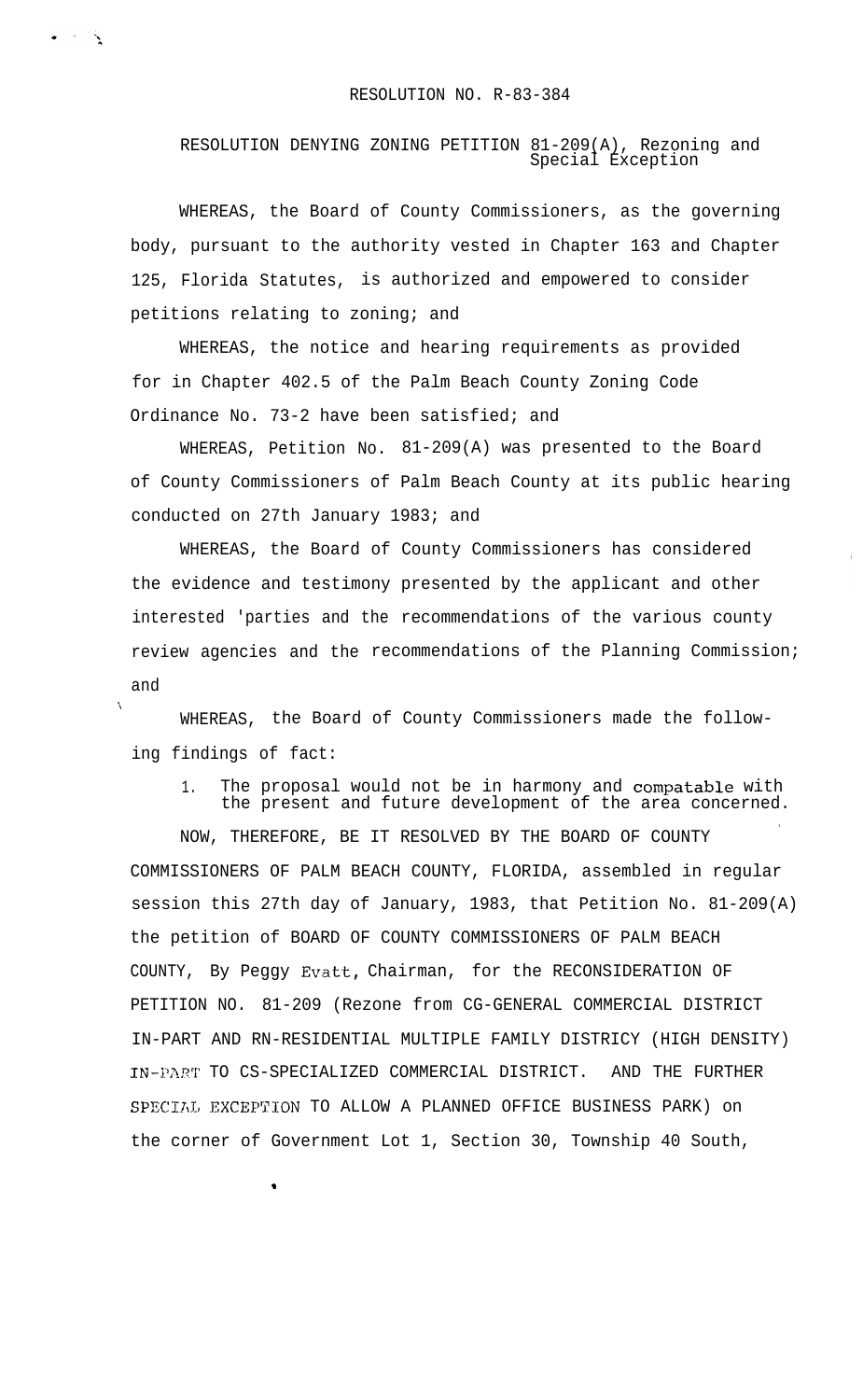Range 43 East, proceed Easterly, along the North line of said Government Lot 1, a distance of 75.00 feet; thence Southerly, parallel to the West line of Government Lot 1, a distance of 50.00 feet to the Point of Beginning: thence continue Southerly, parallel to said West line, a distance of 331.61 feet; thence Easterly, parallel to said North line of Government Lot 1, a distance of 355.55 feet; thence Southeasterly, parallel to the centerline of U.S. Highway No. 1, a distance of 19.30 feet; thence Easterly, parallel to said North line of Government Lot 1, a distance of 231.12 feet to a line parallel to and 51.00 feet westerly of, as measured at right angles, said centerline of U.S. Highway No. 1, thence Northwesterly along said parallel line, a distance of 367.11 feet; thence Easterly, parallel to said North line of Gevernment Lot 1, a distance of 18.88 feet to a line parallel to and 33.00 feet Westerly of, as measured .at right angles, said centerline of U.S. Highway No. 1; thence Northwesterly, along said parallel line, a distance of 52.44 feet to said North line of Government Lot 1; thence **Westerly,** along said North line, a distance of 250.00 feet; thence Southeasterly, parallel to said centerline of U.S. Highway No. 1, a distance of 52.44 feet; thence Westerly, parallel to said North. line of Gevernmen-t Lot 1, a distance of  $253,15$  feet to the Point. of Beginning. Said property located on the southwest corner of the intersection of County Line Road and U.S. No, 1 (S.R. 5), was denied as advertised.

 $\mathcal{L} \rightarrow \mathcal{L} \rightarrow \mathcal{L} \mathcal{L}$